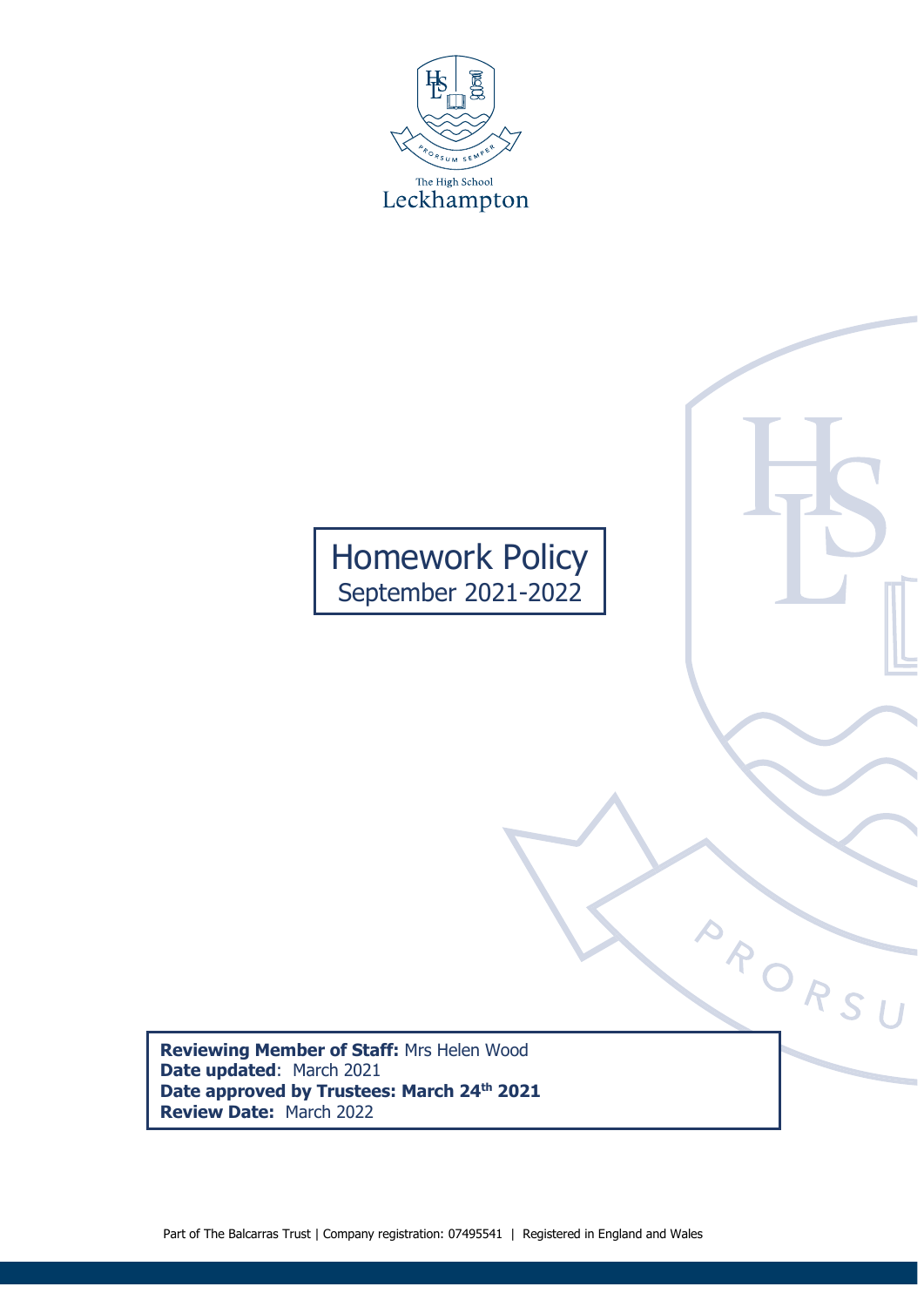# **Contents**

## **1. Our Vision**

To offer valuable learning opportunities outside of lessons so that all our pupils become highly effective, interested, and independent learners.

## **2. Our Approach**

At The High School Leckhampton, our teachers have a deep understanding of the complex nature by which children learn. We apply this knowledge carefully when setting homework tasks and by encouraging our pupils to become independent learners. At our school, we believe that quality teaching matters and homework is regarded as an important piece of the teaching and learning picture. Consequently, homework is highly valued as it provides an opportunity for pupils to practise, develop and extend their learning, independently of their teacher, so that they can develop an appetite for learning that exists long after their time at school.

For us, homework is never punitive but rather an opportunity to think deeply, prepare and consolidate understanding. The effort pupils put into homework is highly valued and recognised by their teachers but we hope that our pupils develop intrinsic motivation to learn, coming to regard homework as an important part of their educational development.

We believe that homework tasks should be accessible to all of the pupils concerned, not merely those fortunate enough to have a well-resourced home.

### **3. Working in Partnership with Parents**

The lives of our pupils can be extremely busy with competing legitimate claims on their time. With this in mind we work in partnership with our parents so that they are sufficiently informed and on board about homework; understanding for example that the quality of the learning is more important than the amount of time spent on homework (Vatterott, Rethinking Homework, 2009).

We hope our parents fully understand their role in encouraging positive attitudes and removing any barriers to independent learning at home. We will support parents by providing access to The Visual Learning Environment (VLE) [Firefly] ensuring that our website provides them with quality information about our expectations.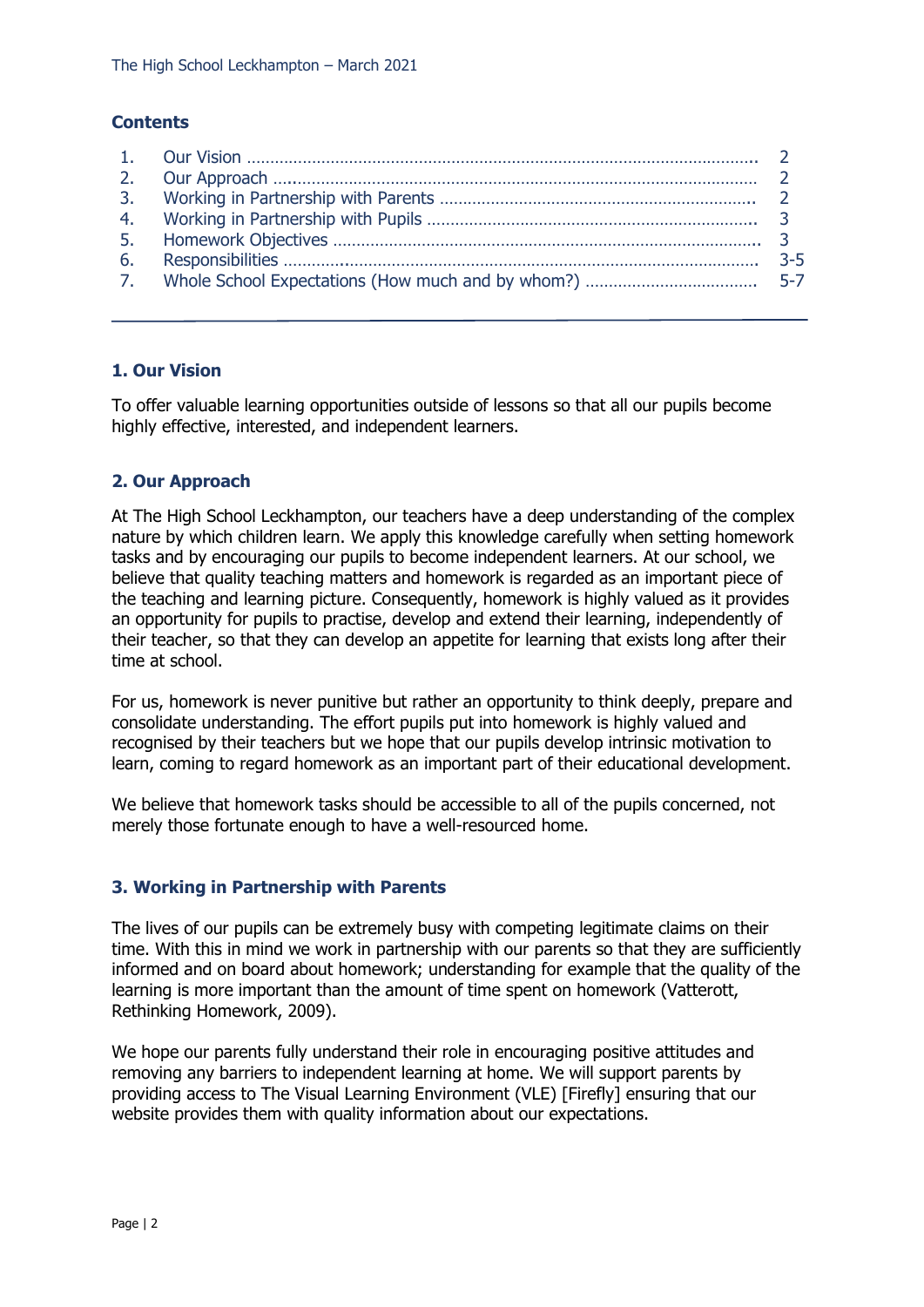# **4. Working in Partnership with Pupils**

We understand that a progress or attainment gap can emerge between those pupils who regularly complete homework and those who do not. Therefore, we aim to teach the pupils how to manage their time and be increasingly independent of their teachers. This is done during the tutor programme, in assemblies, as well as in every lesson.

We are committed to helping pupils understand the purpose of independent learning and homework, hoping that they see its value in their educational progress. We support pupils by ensuring they are clear about how homework is assessed and that they have sufficient time to get the most from every task. By setting interesting, appropriate work and making the purpose clear to pupils, we want them to value the tasks and develop positive attitudes to learning

### **5. Homework Objectives**

Every Subject Lead will have a clear set of expectations relating to homework in their curriculum area. However, broadly speaking the purpose of homework at The High School Leckhampton is:

- To improve learning
- To provide an opportunity to practise skills acquired in the classroom
- To consolidate and extend work covered in class or prepare for new learning activities
- To enable class work to concentrate on those activities requiring the teacher's presence
- To stretch, challenge and explore subjects so pupils gain a deep understanding
- To instil in pupils, the value and joy of learning (extending and exciting learners by opening up areas of study and facilitating the use of inspiring materials and sources available outside the classroom!)
- To encourage pupils to develop the practice of independent study
- To encourage pupils to have self-awareness, self-confidence and initiative
- To encourage our pupils to understand the learning that is happening both at school and at home

### **6. Responsibilities**

#### **The Role of the Pupil**

Homework appears to be more effective for older students than younger students (Vatterott, 2009) and as such our pupils have an important responsibility to engage fully with their learning outside lessons.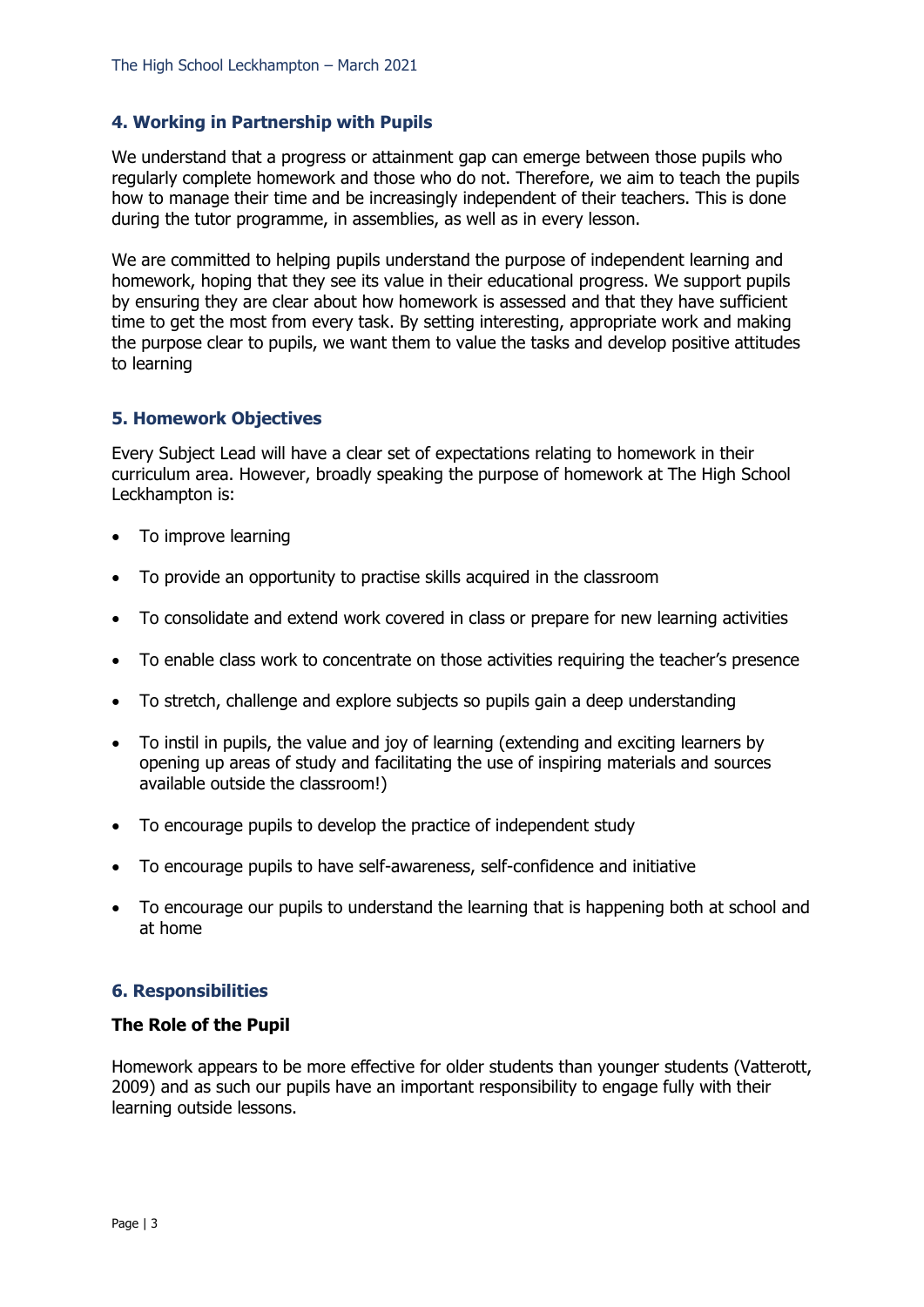Specifically, we expect pupils to:

- Listen to homework instructions in lessons and record specific details about the requirements of the task (including the deadline) in their planner
- Regularly log in to the VLE
- Follow teacher quidelines about how to approach the work (e.g. not spending less time than is required to complete the work to a good standard)
- Ensure all homework is completed and handed in to meet the deadline
- Attempt all work to the very best of their ability
- Inform the class teacher of any genuine difficulties

## **The Role of Parents**

Evidence indicates that parental involvement continues to have a significant effect on achievement into adolescence and even adulthood (DfE, The Impact of Parental Involvement on Children's Education, 2008). Specifically, research using data from the National Child Development Study (NCDS) found that very high parental interest is associated with better exam results compared to children whose parents show no interest.

We encourage our parents to:

- Provide a quiet place to work, away from distractions
- Talk to pupils about their homework and generally take an interest in their learning
- Ensure that time spent on homework is regular and balanced
- Remind pupils about deadlines (this can be done by logging into the VLE)
- Sign the school planner each week
- Provide the school with information about any problems through the school planner or by contacting the school directly

# **The Role of the Subject Teacher**

Homework should provide opportunities for maximum pupil success and minimum pupil frustration, with an emphasis on progress (Wright, 2006). It is important that subject teachers set authentic and relevant tasks, differentiated and well matched to learners' needs. Furthermore, our teachers must be mindful that maximum learning is much more about the quality of the task rather than the amount of time spent on it.

Our teachers will:

- Set quality homework that directly contributes to pupil progress (as defined by the Subject Lead)
- Ensure that homework is set on the VLE for all classes according to the homework timetable
- Give full and comprehensive instructions
- Set reasonable deadlines for the completion of work and to ensure that they are met
- Make clear to the pupils how the homework will be assessed (e.g. by the teacher/peer assessment/self-assessment)
- Provide help and support for pupils
- Inform the Subject Lead and follow the department procedures to deal with noncompletion of homework, including the setting of detentions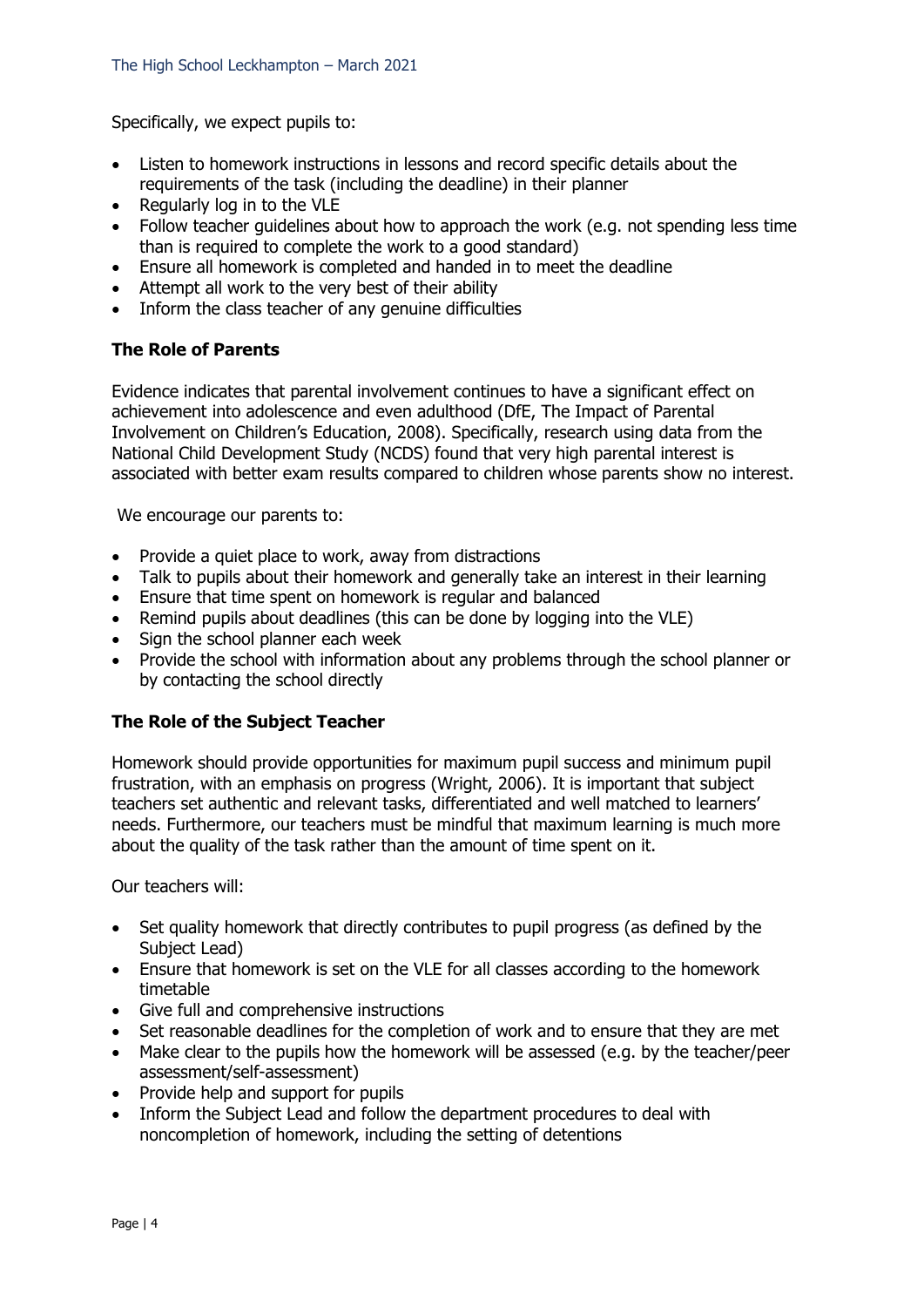# **The Role of the Form Tutor**

The Form Tutor has an important role in supporting pupils to organise their time and communicating with parents via the school planner.

We expect Form Tutors to:

- Monitor and sign pupil planners every week, checking that homework is recorded in detail
- Note and respond to any comments written in diaries by parents
- Check pupils know how to access the VLE
- Encourage selected pupils to attend relevant 'Work Habits' sessions
- Support pupils by offering advice and guidance about time management
- Inform subject teachers and/or Subject Leads of pupil or parental concerns regarding homework

## **The Role of Subject Leads**

Subject Leads play a key role in successful homework, providing the vision for their department; clear guidance for subject teachers, pupils and parents. Every department will have a clear approach to homework that is directly linked to improving pupil learning in that subject area.

Our Subject Leads will:

- Lead the development of homework within their curriculum area (including monitoring and evaluating impact on pupil learning)
- Ensure their curriculum page of the school website contains information for parents about homework expectations in that subject area
- Provide teachers with clear guidance about the amount, frequency and type of homework that might be set in that subject area
- Support teachers in dealing with issues of non-completion (e.g. by offering department 'Work Habits' sessions)

### **The Role of Headteacher**

- To monitor, evaluate and review the school homework policy
- To report to Governors about the school's approach to homework and independent learning
- To support and challenge Subject Leads, holding them to account for their homework provision

# **7. Whole School Expectations (How much and by whom?)**

Children differ in readiness and developmental level: some pupils need more direct instruction, practice, concrete experience or simpler reading material. Others pupils may benefit from tasks that are more challenging or provide the opportunity to explore topics in greater depth. Our teachers are the best judge of what constitutes good homework.

In order to help pupils and their families to organise their time most effectively we publish a Homework Timetable each September for all pupils. We expect that most homework will fall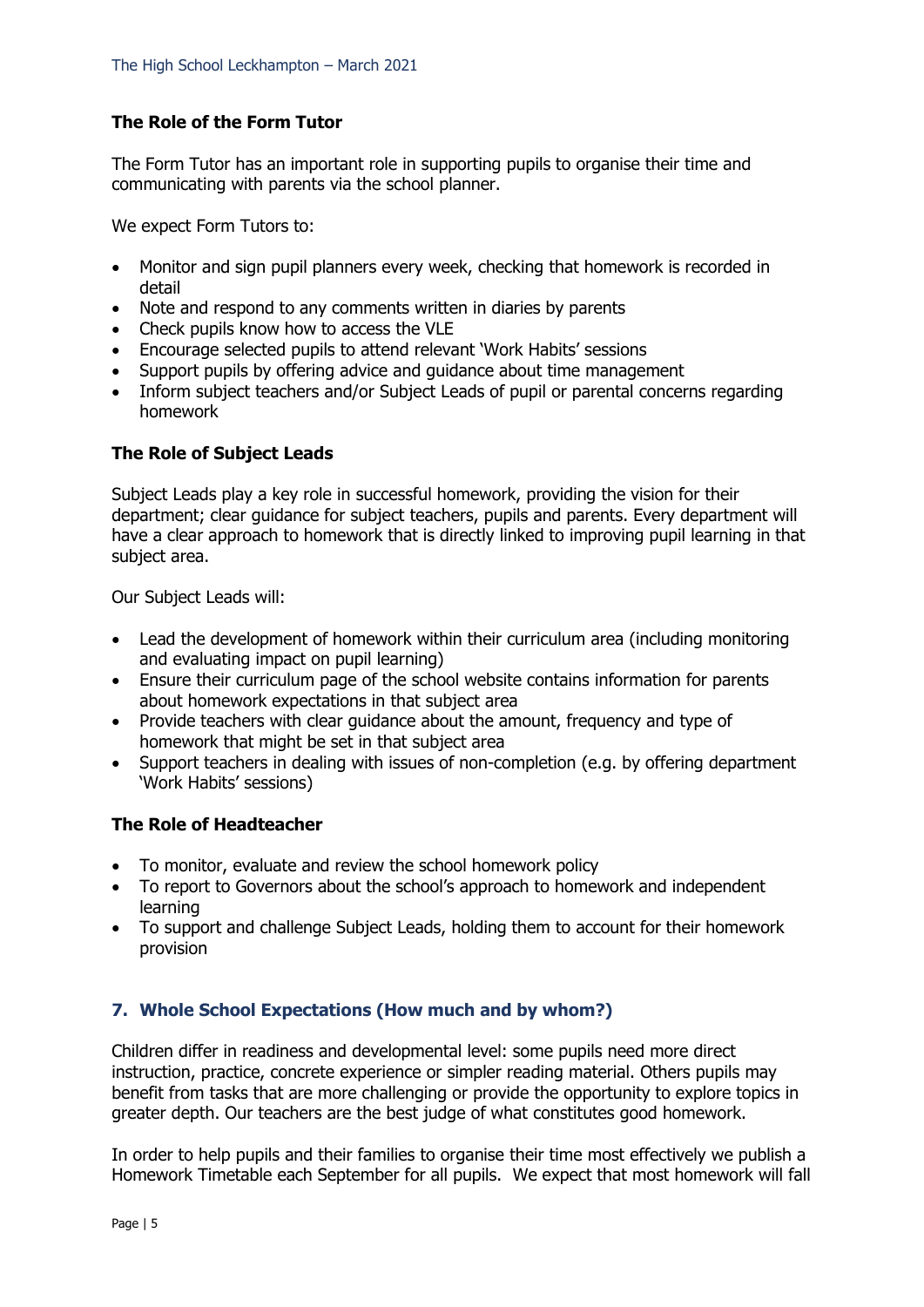broadly in-line with the Homework Timetable however occasionally teachers may set homework at different times for the benefit of the pupils in their class. We write to parents of pupils at the start of each school year with specific guidance about the quantity of homework the pupils might reasonably expect as well as recommendations about the amount of time they might spend completing it. This information is published on our school website.

Homework is organised as follows:

## **Frequency of Homework** *per timetable cycle of 2 weeks*

| <b>Key Stage 3</b>               |      |                |                 |                |
|----------------------------------|------|----------------|-----------------|----------------|
|                                  | Year | 7              | 8               | 9              |
| English, Mathematics and Science |      | $\overline{2}$ | $\overline{2}$  | $\overline{c}$ |
| Languages                        |      | $\overline{2}$ | 4               | $\overline{a}$ |
| Design Technology                |      | $\mathbf{1}$   | 1               | $\overline{2}$ |
| History and Geography            |      | $\mathbf{1}$   | $\mathbf{1}$    | $\mathbf 1$    |
| Religious Education and Art      |      | 1              | 1               | 1              |
| Computing                        |      |                | 1 per half term |                |
|                                  |      |                |                 |                |
| Year 10                          |      |                |                 |                |
| Science                          |      | 2              |                 |                |
| English                          |      | 3              |                 |                |
| <b>Mathematics</b>               |      | $\overline{2}$ |                 |                |
| <b>Full GCSE Options</b>         |      | $\overline{2}$ |                 |                |
|                                  |      |                |                 |                |
| Year 11                          |      |                |                 |                |
| Science                          |      | 3              |                 |                |
| English                          |      | 3              |                 |                |
| <b>Mathematics</b>               |      | $\overline{2}$ |                 |                |
| <b>Full GCSE Options</b>         |      | $\overline{2}$ |                 |                |
|                                  |      |                |                 |                |

### **Duration of Homework**

The approximate length of each homework task should be:

(These times are only approximate and some homework tasks may vary from these times where the teacher feels it is appropriate)

| Year 7 <sup>*</sup> : | $20 - 30$ minutes |
|-----------------------|-------------------|
| Year 8:               | $30 - 45$ minutes |
| Year 9:               | 45 minutes        |
| Years $10$ and $11$ : | 60 minutes**      |

\* In Year 7, in the first half of the autumn term, students must hand in their homework to their tutors during morning registration the day after the homework is set (applies to all subjects except mathematics). Tutors will then pass on the homework to subject teachers.